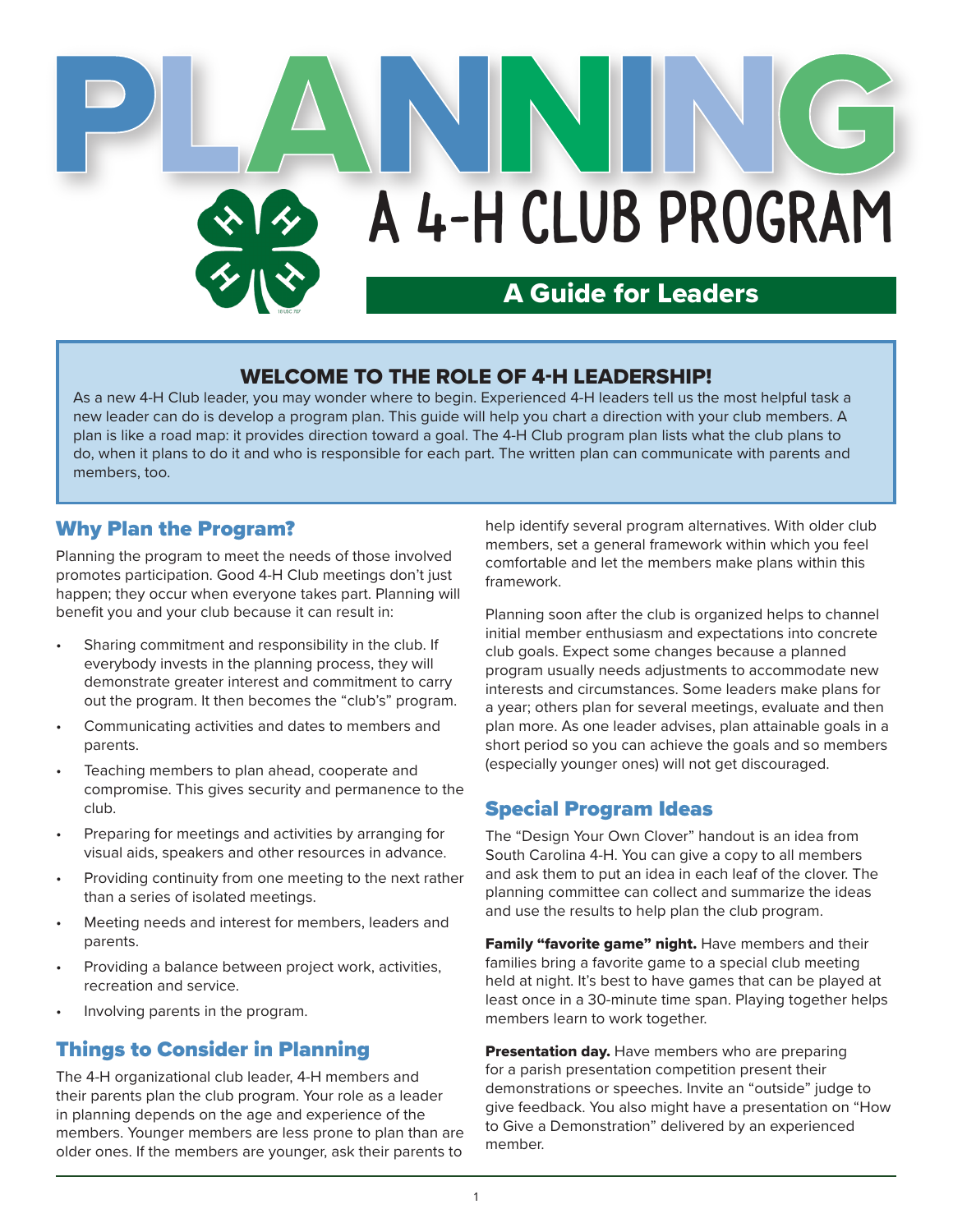

4-H graduation. Plan an impressive ceremony or a "This Is Your 4-H Life" theme for graduating 4-H members followed by refreshments. This would be a good time to invite the whole family.

**Member induction ceremony.** Plan a fun and positive ceremony carried out by junior/teen leaders to welcome new members. Be sure it is positive and that each child is made to feel like an important part of the group.

Local club achievement night. Have each 4-H member exhibit the results of his or her project and discuss and encourage enrollment in that project. This activity could be held either in the fall when members are choosing projects or in the spring when members have completed projects.

All-club judging day. Each member in the club hosts a judging class representing his or her project. For example, for clothing, a class on seams or scissors; for woodworking, a class on hammers, fasteners, etc.; for beef, a class on halters, brushes, etc. Use official judging cards and have members, leaders, parents and guests judge each class. Talk about the classes and placings. This is also a good way to introduce new projects to 4-H members.

Other ideas for fun and educational 4-H Club programs:

#### Suggested speakers for club educational programs

- Law enforcement official
- Animal breed association representative
- Red Cross representative
- Blood bank staff member
- Parish health nurse
- Department of Wildlife and Fisheries personnel
- Forestry staff member
- Volunteer or paid firefighter
- Police jury member
- Junior leader club representative
- State or parish fair board member
- Retired citizen
- Probation officer
- Service club or fraternal order member
- Exchange student
- Local business owner

Variety is the spice of life. In the 4-H program we work with a wide range of youth from many different backgrounds and those with different skills and abilities. From research

and everyday observations, we can readily determine that a flexible and varied program is necessary to meet the various needs of youth.

As a 4-H leader, determine, with your club, what you want to accomplish (goal setting) and what experiences you are providing to meet those goals. You may need to help your program planning committee understand those goals as they identify programs for the yearly 4-H Club calendar.

#### Other ideas for fun and educational 4-H Club speakers:

Remember: plan, participate, review and evaluate.

#### 1. Plan

Planning is the key to successful 4-H programs. Ask yourself: Is this program necessary? Does it have a purpose? What do we hope to gain? A special program or speaker is a method of teaching, an opportunity to learn. A program that results from the desire to see, do and learn is most effective. A special program should help accomplish the goals of your club.

Who plans a special club program? Remember that interest and learning result from involvement. Therefore, the club members should be involved in planning and making arrangements. For a club of junior members (grades 4-6), leaders and parents may need to make some of the arrangements. For a large club program or activity, you may want several subcommittees to plan and arrange for special setup needs, food, publicity, etc.

At the meeting before a special program or guest speaker, announce and explain the upcoming program. Members and parents should know what they will see, hear and learn. This stimulates interest and sets the stage for better understanding, appropriate questions and more learning.

Be sure to publicize a special program before it occurs. A news story alerts the community to what 4-H is doing and stimulates interest. You may want to have a phone committee call members to remind families of special programs.

#### 2. Participate

Meet at the scheduled time and place. Check to see that everyone is present and comfortable and that the presenter has what he or she needs.

Be sure to have someone appointed to introduce a guest speaker at the beginning of the program and thank the speaker at the end. If additional family members are attending, take the time for 4-H members to introduce them to the club. This is important in making family members feel a part of the activity.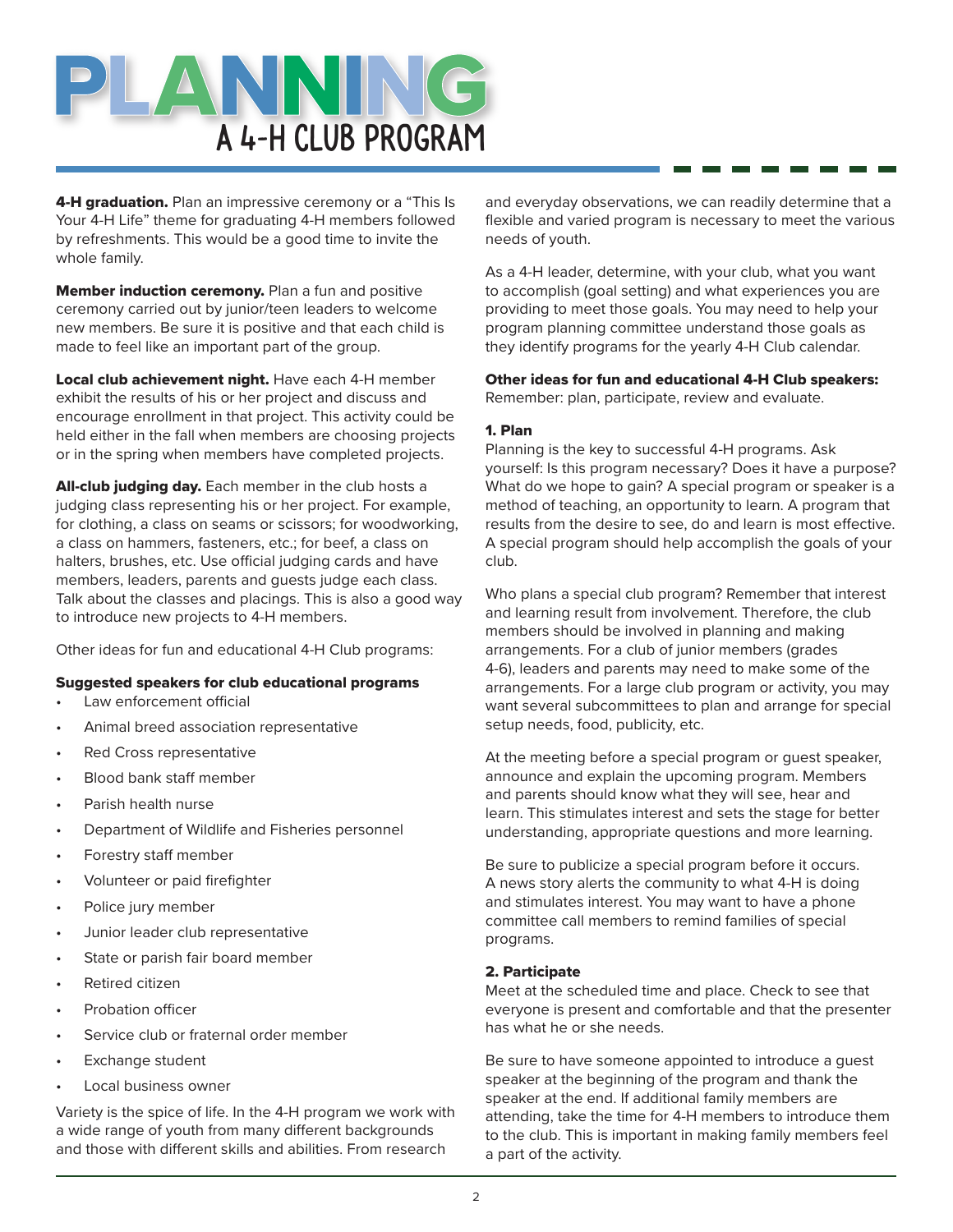

Avoid distractions. People learn best when they are comfortable. Allow participants to be seated when practical. Have a loudspeaker or portable PA system available if needed. Encourage everyone to participate in activities. Handle conduct problems courteously, firmly and promptly. At the end of the program, give participants a chance to ask questions.

#### 3. Review and evaluate

At the next club meeting, review what was learned at the program. Encourage club members to tell what they liked about the program and what they learned that was new. Help them understand the program and how it relates to them. This will help to reinforce the learning process.

Have your program planning committee send thank-you letters to the speaker, host and others who helped out. Writing thank-you letters can help club members develop the habit of expressing appreciation. Sometimes letters should be written by each member. Other times, letters can be written by a committee chair and signed by all members. As club leader, you, too, may want to write a special speaker expressing your appreciation. A follow-up news story about the program may be appropriate. Include this story (or the highlights) in the secretary's book or club scrapbook, because it will be helpful in planning future club programs. Also include those things you would like to change or do differently next time. Good 4-H Club programs don't just happen automatically. They take discussion, involvement and planning. Work with your members and their parents to develop a variety of interesting, fun and educational programs for your 4-H Club. Learning can be fun!

#### Notes: